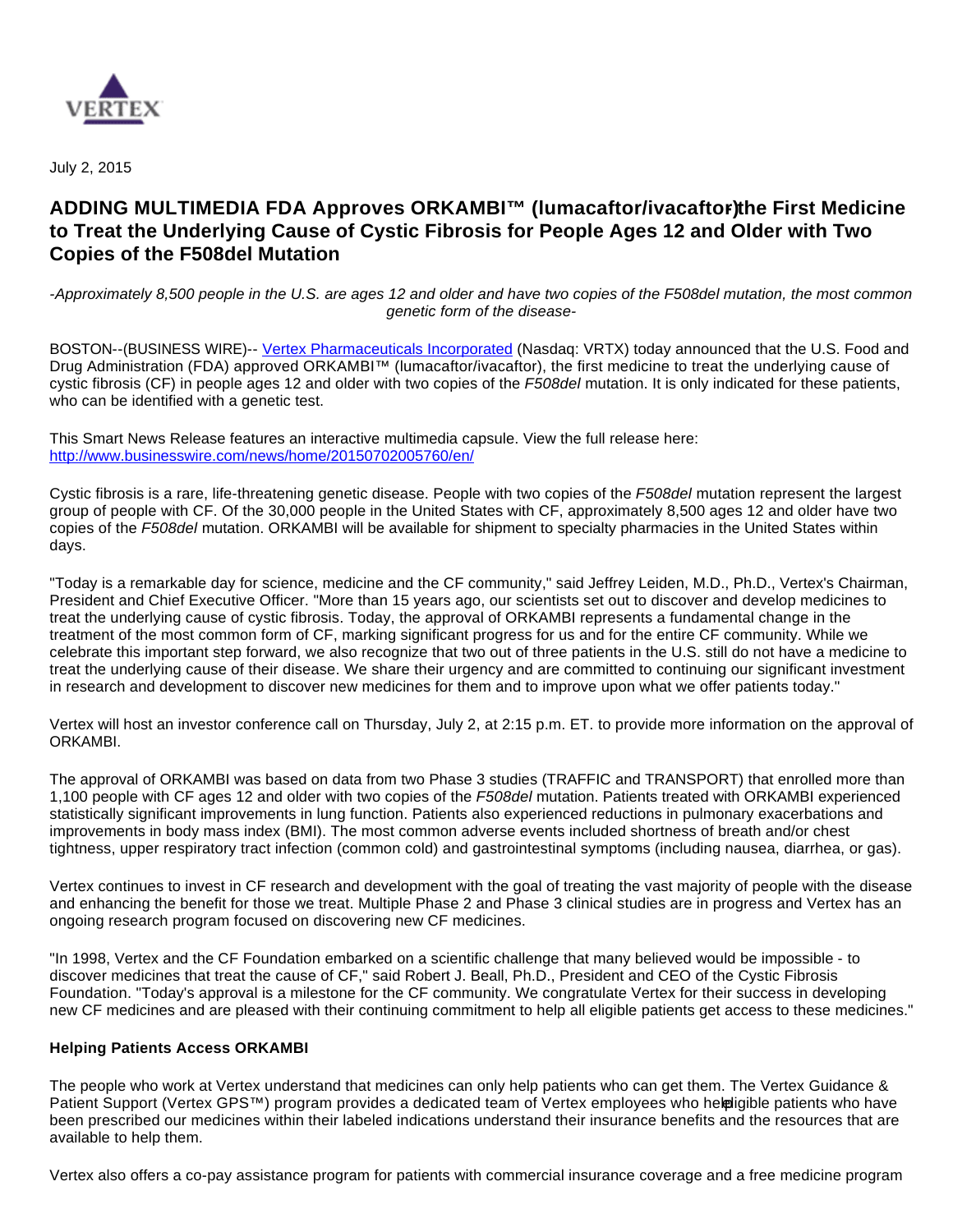for qualifying patients who are uninsured and who meet certain income and other eligibility criteria. More information is available by visiting [www.VertexGPS.com](http://cts.businesswire.com/ct/CT?id=smartlink&url=http%3A%2F%2Fwww.VertexGPS.com&esheet=51123505&newsitemid=20150702005760&lan=en-US&anchor=www.VertexGPS.com&index=2&md5=ba9a833e45c7f6ad2c4f834d08811fb0) or by calling 1-877-752-5933.

## **About CF and ORKAMBI**

Cystic fibrosis is a rare genetic disease that is caused by defective or missing cystic fibrosis transmembrane conductance regulatory (CFTR) proteins resulting from mutations in the CFTR gene. The defective or missing proteins result in poor flow of salt and water into or out of the cell in a number of organs, including the lungs. In people with two copies of the F508del mutation, the CFTR protein is not processed and trafficked normally within the cell, resulting in little to no CFTR protein at the cell surface. Patients with two copies of the F508del mutation are easily identified by a simple genetic test.

ORKAMBI is a combination of lumacaftor, which is designed to increase the amount of mature protein at the cell surface by targeting the processing and trafficking defect of the F508del CFTR protein, and ivacaftor, which is designed to enhance the function of the CFTR protein once it reaches the cell surface. ORKAMBI is taken every 12 hours - once in the morning and once in the evening.

# **INDICATION AND IMPORTANT SAFETY INFORMATION FOR ORKAMBI™ (lumacaftor/ivacaftor) TABLETS**

ORKAMBI is a combination of lumacaftor and ivacaftor indicated for the treatment of cystic fibrosis (CF) in patients age 12 years and older who are homozygous for the F508del mutation in the CFTR gene. The efficacy and safety of ORKAMBI have not been established in patients with CF other than those homozygous for the F508del mutation.

Worsening of liver function, including hepatic encephalopathy, in patients with advanced liver disease has been reported in some patients with CF while receiving ORKAMBI. ORKAMBI should be used with caution in patients with advanced liver disease and only if the benefits are expected to outweigh the risks. If ORKAMBI is used in these patients, the patients should be closely monitored and the dose reduced.

Serious adverse reactions related to elevated transaminases have been reported in patients with CF receiving ORKAMBI and, in some instances, associated with concomitant elevations in total serum bilirubin. It is recommended that ALT, AST, and bilirubin be assessed prior to initiating ORKAMBI, every 3 months during the first year of treatment, and annually thereafter. For patients with a history of ALT, AST, or bilirubin elevations, more frequent monitoring should be considered. Patients who develop increased ALT, AST, or bilirubin should be closely monitored until the abnormalities resolve. Dosing should be interrupted in patients with ALT or AST greater than 5x upper limit of normal (ULN) when not associated with elevated bilirubin. Dosing should also be interrupted in patients with ALT or AST elevations greater than 3x ULN when associated with bilirubin elevations greater than 2x ULN. Following resolution of transaminase elevations, consider the benefits and risks of resuming dosing.

Respiratory events (e.g., chest discomfort, shortness of breath, and chest tightness) were observed more commonly in patients during initiation of ORKAMBI compared to those who received placebo. Clinical experience in patients with percent predicted  $\text{FEV}_1$  < 40 is limited, and additional monitoring of these patients is recommended during initiation of therapy.

Co-administration of ORKAMBI with sensitive CYP3A substrates or CYP3A substrates with a narrow therapeutic index is not recommended as ORKAMBI may reduce their effectiveness.

ORKAMBI may substantially decrease hormonal contraceptive exposure, reducing their effectiveness and increasing the incidence of menstruation-associated adverse reactions. Hormonal contraceptives, including oral, injectable, transdermal, and implantable, should not be relied upon as an effective method of contraception when co-administered with ORKAMBI.

Co-administration with strong CYP3A inducers (e.g. rifampin, rifabutin, phenobarbital, carbamazepine, phenytoin and St. John's wort) is not recommended as they may reduce the therapeutic effectiveness of ORKAMBI.

ORKAMBI has the potential to affect other drugs. For additional information regarding drug interactions, see full Prescribing Information.

Abnormalities of the eye lens (cataracts) have been reported in pediatric patients treated with ivacaftor, a component of ORKAMBI. Baseline and follow-up ophthalmological examinations are recommended in pediatric patients initiating treatment with ORKAMBI.

Serious adverse reactions that occurred more frequently in patients treated with ORKAMBI included pneumonia, blood in sputum, cough, increased muscle enzyme levels, and liver enzyme elevations. The most common adverse reactions associated with ORKAMBI include shortness of breath, sore throat, nausea, diarrhea, upper respiratory tract infection, fatigue, chest tightness, increased blood creatinine phosphokinase, rash, flatulence, runny nose, and influenza.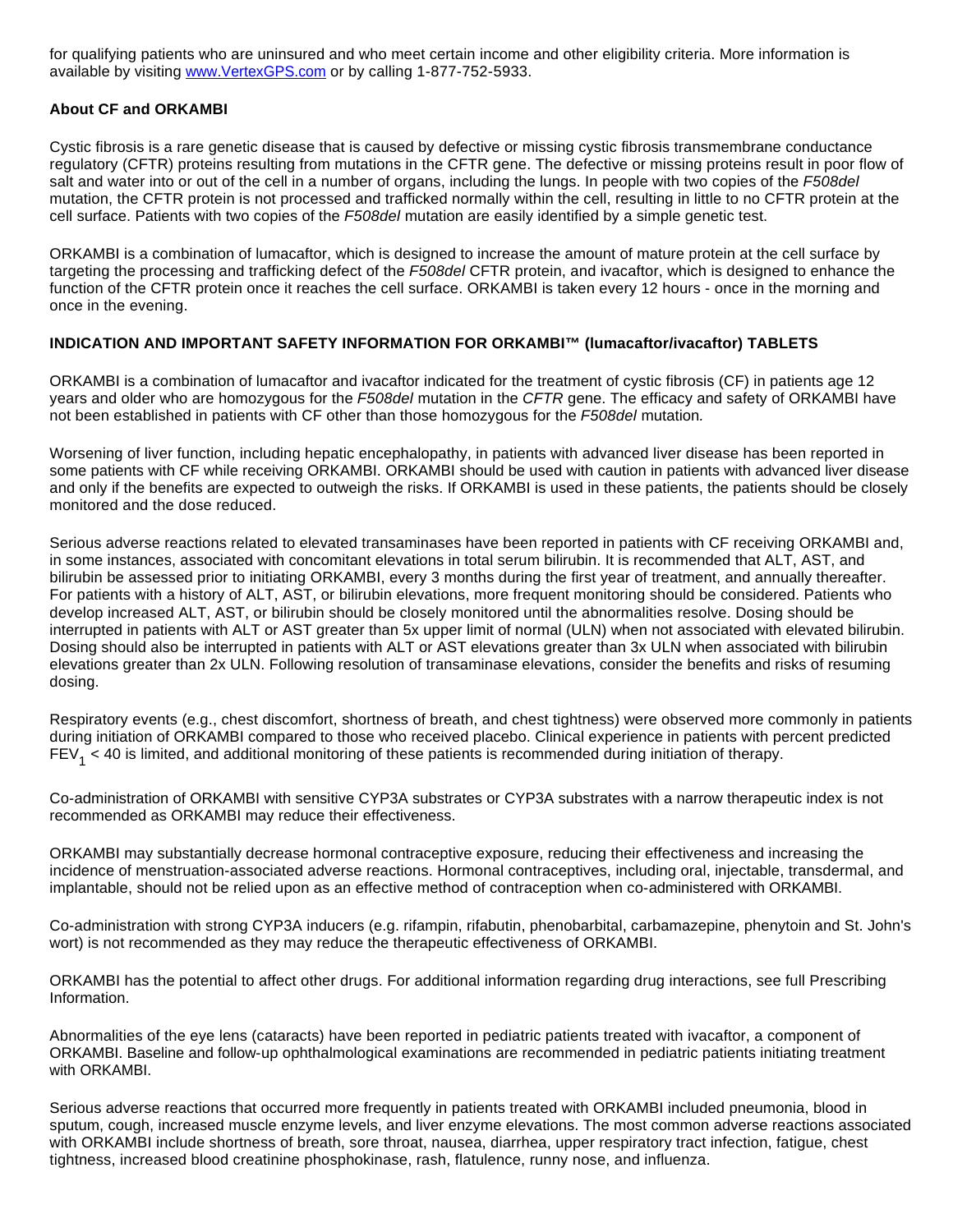## **Global Regulatory Submissions for ORKAMBI**

Outside of the U.S., Vertex has submitted ORKAMBI for regulatory approval in the European Union, Australia and Canada. A decision by the European Medicines Agency (EMA) is anticipated by the end of 2015. Reviews by Health Canada and Australia's Therapeutic Goods Administration (TGA) are also ongoing.

#### **Investor Conference Call**

Vertex will host an investor conference call and webcast on Thursday, July 2, at 2:15 p.m. ET. To listen to the live call on the telephone dial (866) 501-1537 (United States and Canada) or (720) 545-0001 (International). The conference ID number for the live call and replay is 76077705. In addition, the conference call will be webcast live, and a link to the webcast may be accessed through Vertex's website at [www.vrtx.com](http://cts.businesswire.com/ct/CT?id=smartlink&url=http%3A%2F%2Fwww.vrtx.com&esheet=51123505&newsitemid=20150702005760&lan=en-US&anchor=www.vrtx.com&index=5&md5=1056b34cde80665dec156543fb4ddf6d) in the "Investors" section under the "Events & Presentations" page.

The call will be available for replay via telephone and webcast. The replay phone number in the United States and Canada is (855) 859-2056. The international replay number is (404) 537-3406. The archived webcast will be available at [www.vrtx.com](http://cts.businesswire.com/ct/CT?id=smartlink&url=http%3A%2F%2Fwww.vrtx.com&esheet=51123505&newsitemid=20150702005760&lan=en-US&anchor=www.vrtx.com&index=6&md5=f0d314257315650f2b9f695d3556fde5).

#### **About Cystic Fibrosis**

Cystic fibrosis is a rare, life-threatening genetic disease affecting approximately 75,000 people in North America, Europe and Australia.

CF is caused by a defective or missing CFTR protein resulting from mutations in the CFTR gene. Children must inherit two defective CFTR genes — one from each parent — to have CF. There are approximately 2,000 known mutations in the CFTR gene. Some of these mutations, which can be determined by a genetic test, lead to CF by creating defective or too few CFTR proteins at the cell surface. The defective or missing CFTR protein results in poor flow of salt and water into or out of the cell in a number of organs, including the lungs. This leads to the buildup of abnormally thick, sticky mucus that can cause chronic lung infections and progressive lung damage in many patients that eventually leads to death. The median predicted age of survival for a person with CF is 41 years, but the median age of death is 27 years.

## **Collaborative History with Cystic Fibrosis Foundation Therapeutics, Inc. (CFFT)**

Vertex initiated its CF research program in 1998 as part of a collaboration with CFFT, the nonprofit drug discovery and development affiliate of the Cystic Fibrosis Foundation. Both of our approved CF medicines were discovered by Vertex as part of this collaboration.

#### **About Vertex**

Vertex is a global biotechnology company that aims to discover, develop and commercialize innovative medicines so people with serious diseases can lead better lives. In addition to our clinical development programs focused on cystic fibrosis, Vertex has more than a dozen ongoing research programs aimed at other serious and life-threatening diseases.

Founded in 1989 in Cambridge, Mass., Vertex today has research and development sites and commercial offices in the United States, Europe, Canada and Australia. For five years in a row, Science magazine has named Vertex one of its Top Employers in the life sciences. For additional information and the latest updates from the company, please visit [www.vrtx.com.](http://cts.businesswire.com/ct/CT?id=smartlink&url=http%3A%2F%2Fwww.vrtx.com&esheet=51123505&newsitemid=20150702005760&lan=en-US&anchor=www.vrtx.com.&index=7&md5=c036f639e6b60e4b261fbe0f16336993)

## **Special Note Regarding Forward-looking Statements**

This press release contains forward-looking statements, as defined in the Private Securities Litigation Reform Act of 1995, as amended, including the statements by Dr. Leiden in the third paragraph of this press release and statements regarding (i) the timing of the availability of ORKAMBI for shipment to specialty pharmacies in the United States; (ii) Vertex's commitment to continuing its significant investment in research and development programs in cystic fibrosis; and (iii) the anticipated timing of the completion of regulatory reviews in international markets. While the company believes the forward-looking statements contained in this press release are accurate, there are a number of factors that could cause actual events or results to differ materially from those indicated by such forward-looking statements. Those risks and uncertainties include, among other things, risks related to commercializing ORKAMBI in the United States, obtaining approval and commercializing ORKAMBI in international markets, developing additional medicines to treat cystic fibrosis and the other risks listed under Risk Factors in Vertex's annual report and quarterly reports filed with the Securities and Exchange Commission and available through Vertex's website at [www.vrtx.com](http://cts.businesswire.com/ct/CT?id=smartlink&url=http%3A%2F%2Fwww.vrtx.com&esheet=51123505&newsitemid=20150702005760&lan=en-US&anchor=www.vrtx.com&index=8&md5=22b3874da4851b1dc7a8e43760173562). Vertex disclaims any obligation to update the information contained in this press release as new information becomes available.